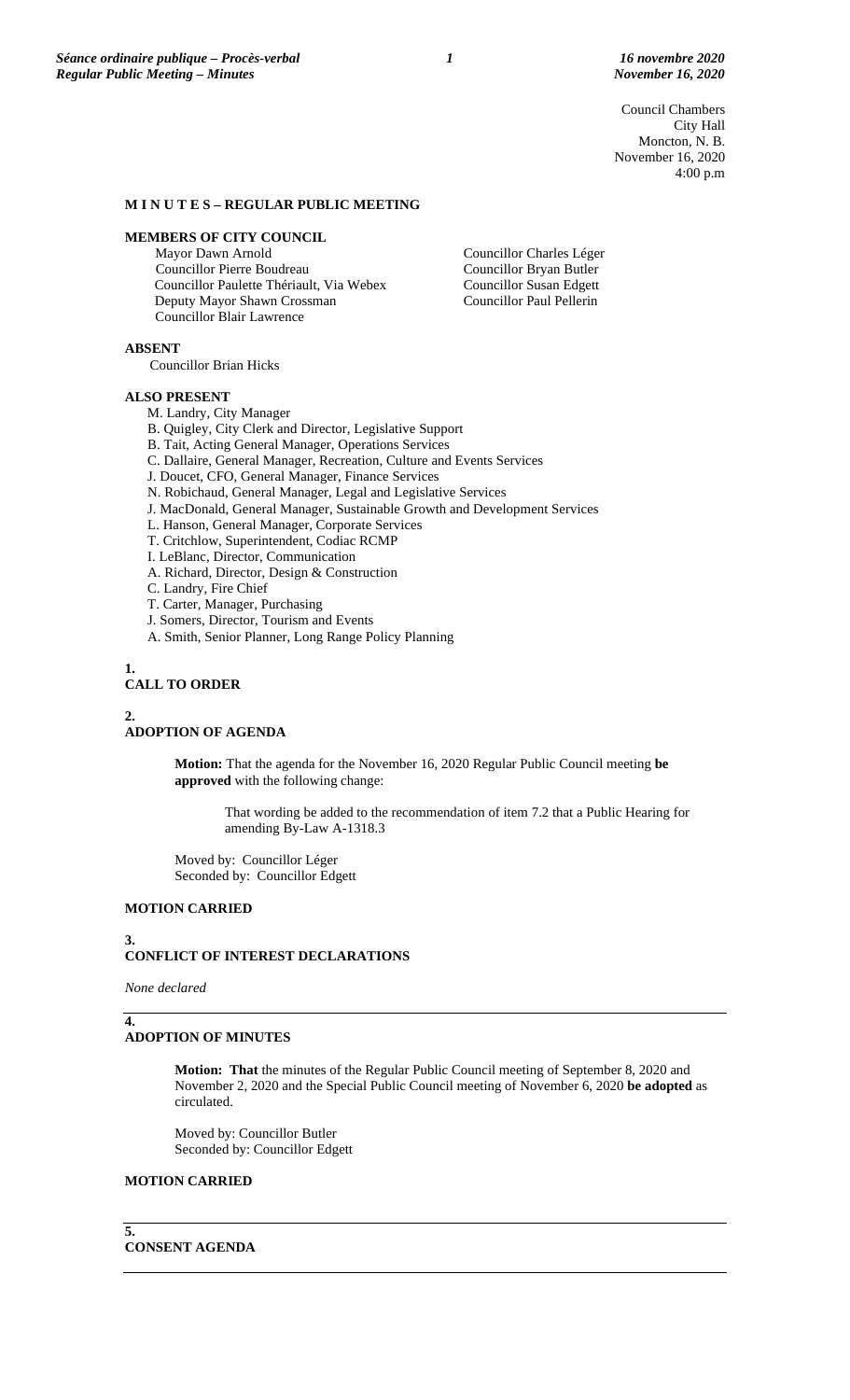**PUBLIC AND ADMINISTRATION PRESENTATIONS**

# **6.1 PUBLIC PRESENTATIONS**

5 minutes

**6.**

Other Presentation/Autres présentations 2 minutes

**Presentation** – Mischka Jacobs, Director of Community Engagement – 211 NB

Ms. Jacobs came before Council to promote the new 211 NB. New Brunswick has launched a new phone line in partnerships with the Federal, Provincial governments, as well as the United Way. People who dial 211 will be connected with a community navigator, who will direct the caller to the services they need. Services include food security, mental health support, housing, and home care.

# **6.2 ADMINISTRATION PRESENTATIONS**

15 minutes

6.2.1 **Presentation** – 2020 United Way Campaign – Debbie McInnis, Executive Director, Greater Moncton and Southeastern NB United Way and Shelley Morton, Chair, City of Moncton United Way Campaign

Ms. McInnis came before Council to promote 'Giving Tuesday' that is scheduled for December 1, 2020. Giving Tuesday highlights contributions of giving and volunteerism and signals the opening day of the giving season. It's a time when charities, companies and individuals join together and rally for favourite causes.

Ms. Morton provided Council with an update on the City of Moncton's corporate United Way Campaign.

6.2.2 **Presentation** – 2020-2021 Winter Programming

Ms. Somers provided an overview of the Winter Programming that will be offered by the City this year. Beginning November 26, 2020, and every consecutive Thursday evenings thereafter, a holiday night market will be held at the Moncton Market. At the Ian Fowler Oval, every weekend, Beavertails will be available for purchase. HubCap Comedy Festival will be presenting campfire comedy shows. Several new events will be introduced this winter, such as Craft Beer Week and several sliding hills within the City.

Wild Lights will be opened as of the first week December at the Zoo. Flip Burger Week will be held in January. The City of Moncton's arenas are open to the public, community rinks will be set up in various neighbourhoods. DJ Bones will be once again at the Avenir Centre rink on Saturday nights.

Ms. Somers promoted the launch of Experience Moncton.ca later this week and encouraged citizens to follow the City of Moncton on social media – prizes to be won.

Councillor Thériault requested that administration explore the possibility of having the churches lite up in the evenings. Councillor Léger advised that the Cathedral will be lite up, and challenged other churches to follow.

- 6.2.3 **Update** Covid-19 (Coronavirus) Marc Landry, City Manager; Conrad Landry, Fire Chief Marc Landry made mention of the 6 cases announced today in Moncton.
- 6.2.4 **Update** RCMP Tom Critchlow, Codiac RCMP Superintendent Superintendent Critchlow presented the October stats; these can be found on the CRPA website. He reminded citizens not to leave their vehicles running unattended. He encouraged citizens to prepare for winter driving.

A discussion ensued amongst the Superintendent, Fire Chief and Council regarding the permitted number of people during gatherings.

#### **7. PLANNING MATTERS**

7.1 **Public Hearing** – 84-86 Highfield Street – Objections Received

Mr. Budd advised Council that at the October 5, 2020 Regular Public Meeting, Moncton City Council resolved that a public hearing be scheduled for November 16, 2020 for the consideration of objections to the proposed Heritage Conservation By-law amendment Z-1116.4. By-law Z-1116.4 was also given first reading by Council at the October 5, 2020 Council meeting.

Public notice

- A notice of the public hearing was posted on the City's website on October 6, 2020.
- Statutory notices were published in the newspapers on November 7 and November 14, 2020 as per the Heritage Conservation Act requirements.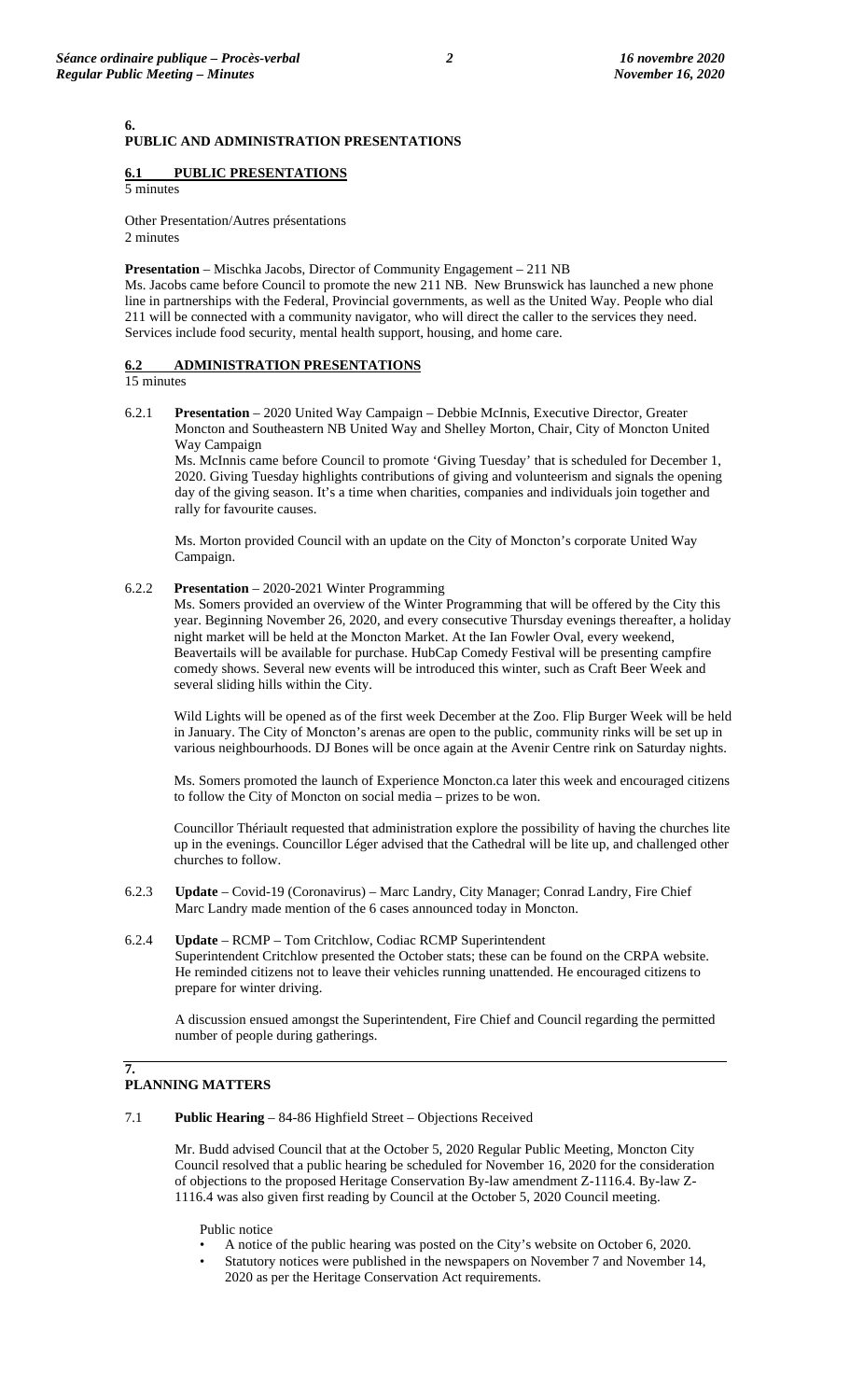In addition, Ashford Living Gordon Inc., owner of the subject property, was notified by mail dated October 6, 2020, as per the Section 56(1)(b) of the Heritage Conservation Act.

Ashford Living Inc. owns the property located at 84-86 Highfield Street. The property owner has applied for a building permit to demolish the subject residential building. This triggered an initial heritage review, as is the process for all demolition requests. The review has identified some heritage value associated with this property. The property is listed as a Local historic property on the Canadian Register of Historic Places after being approved for registration by motion by Council on March 21, 2005 through the Historic Places Initiative.

In April of 2020, the Planning Advisory Committee (PAC) approved a variance application for the 6-storey building. At that time, the subject building located at 84-86 Highfield was proposed to remain, with the exception of a small addition (not original) at the back that could be removed. The existing rear property line of the subject property is to be relocated closer to the building in order to accommodate exterior parking for the new development. The south property line of the subject property is to be relocated closer to the subject building in order to accommodate the proposed new development.

Administration is proposing option 3; however, is providing Council several other options to consider.

Option 1 - Convert to a Single Family Dwelling ("SFD")

- Exterior cladding would stay the same
- Windows and doors would have to be reduced from 19.5% to 10.2% of the building face
- The interior to be renovated as a SFD with interior connectivity
- Only one kitchen and one electrical meter permitted

Option 2 - Convert to an Office Building

- Non-combustible, traditional cladding is required on the south façade
- Unprotected openings to be reduced to 14.2 %. Recommend removing 4 side windows and fire rating door as shown in yellow in a guiding sketch.
- Interior conversion from a residential occupancy to an office.

Option 3 - Remain as an up down Duplex

- Non-combustible, traditional cladding is required on the south façade
- Unprotected openings to be reduced to 14.2 %. Recommend removing 4 side windows and fire rating door as shown in a guiding sketch.

#### Option 4

• Provide detailed drawings/reports sealed by an architect or fire protection engineer on how this property line change will meet the 2010 National Building Code.

It was noted that Planning and Development Services have worked with the property owner in finding ways to save the building. Several scenarios were developed and shared with the owner. These include various potential uses of the building representing different approaches to bring the subject building to meet the National Building Code.

#### **Patrick Gillespie - Developer:**

Mr. Gillespie reiterated that his company had not been made aware this building was a potential heritage building prior to the project being started. Off-loading anywhere else than Elm Street is not an option due to elevation and infrastructure surrounding the building. He noted that the house itself will require extensive work.

#### **In favour of the by-law:**

**Mike Sullivan** – Mr. Sullivan supports the City's position of adding 84-86 Highfield as a Heritage Property. He noted that there are very few Queen Anne structures left in the City of Moncton.

**Marilyn Shaw-Guiset** – Did not wish to speak.

Marthe Leger - Ms. Leger expressed her desire to preserve the building. She suggested that heritage buildings be placed on post cards to show the pride of the city's heritage.

**Theodore Lewis** – Does not wish to speak.

**Anne Marie and Ed Moore** – Did not join the meeting.

The Clerk advised that 2 letters of support for the developer's wish to demolish the building had been received. Mr. Boyd Anderson and Mr. Rob Cybulski sent letters of support; however, did not wish to address Council during the meeting.

Bill Budd indicated that other cities allow deliveries to buildings without parking lots or space, to shut down streets for unloading supplies. This option is being explored by the City of Moncton.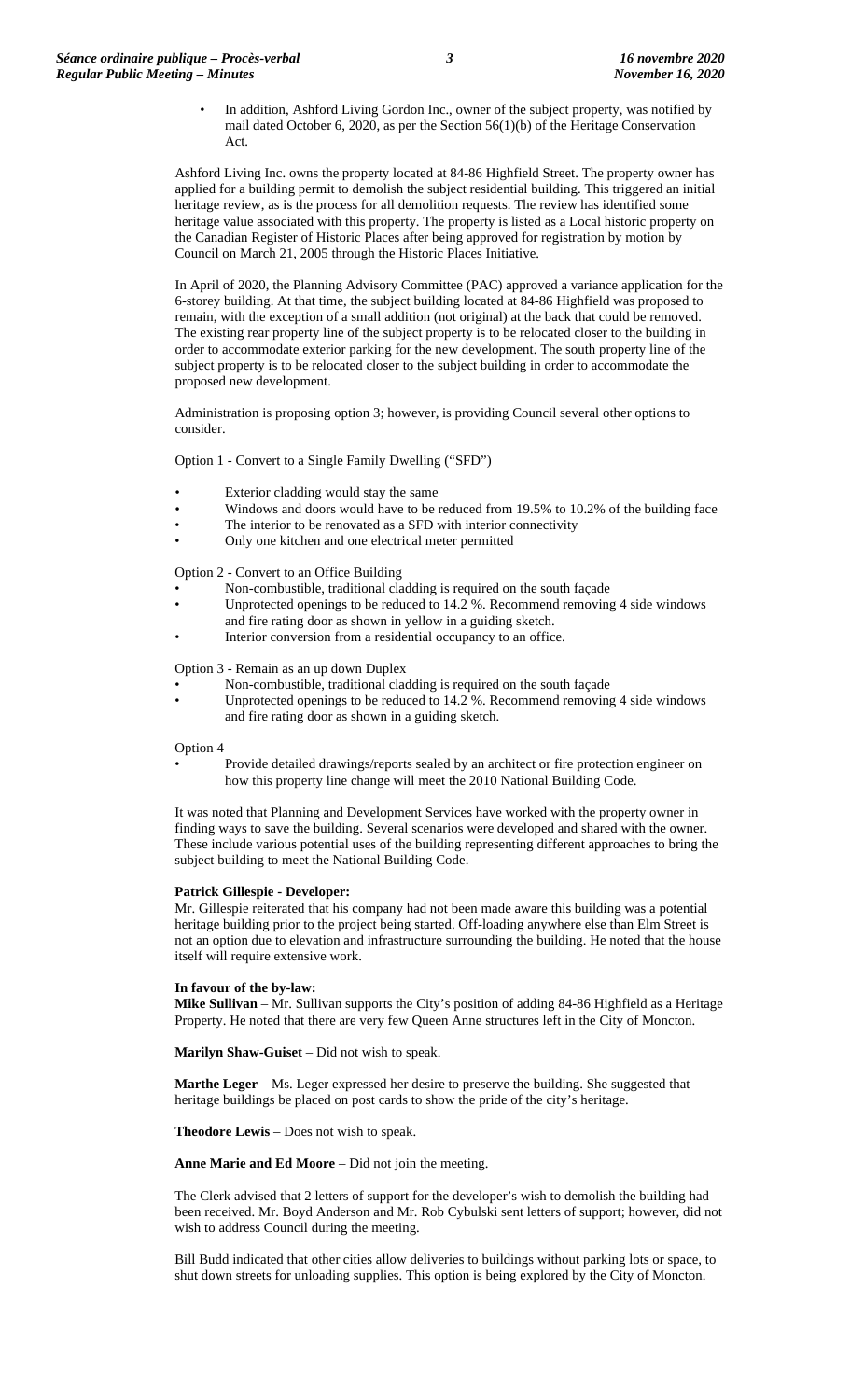In response to a question from Councillor Butler, Mr. Gillespie indicated that when he purchased the said property, they were not aware that it was a protected property. He was told that the property was not designated heritage when he spoke to Building Inspection. Mr. Gillespie expressed that it is his opinion that this building is not salvageable.

Mr. Budd, in response to a question from Councillor Lawrence, explained the designated heritage properties grant process. He also spoke of the grants offered yearly by the Heritage Board, as well as Provincial grants that are available for developers to preserve buildings.

Mr. Gillespie reiterated the impossibility of accommodating large moving trucks on Elm Street. Demolishing property in question, it would allow for trucks to offload, and provide additional parking, as well as offer an entrance off Highfield Street. It was suggested that perhaps the city could allow for the parking spaces along Highfield be utilized for moving trucks, when needed.

In response to a question from Councillor Thériault, Mr. Doucet advised that the estimated amount of funding could be \$325,000 - \$500,000 for the project.

Councillor Thériault spoke of the dedication of the Heritage Board and the work they do for the protection of the City's heritage properties. She noted that the Killam House is in need of repair; however, if it is demolished, its history will be demolished along with the property. She implored the property owners to reconsider the demolition of the property, and advised that they would have the full support of the Heritage Board in restoring the property.

Councillor Léger questioned if the City could provide as a solution the closure of Highfield Street when needed for deliveries, even if it was one day a week. Possibly keep the façade of the building. Mr. Gillespie indicated that should Council adopt the by-law this evening the developers will work with the City to find a solution.

Councillor Boudreau indicated that the matter lacks any elements of providing the applicant the legal implications. He spoke of the exorbitant amount of money to upgrade the inside of the dwelling. He reiterated the importance of listing heritage properties in a timely manner. He will be voting against the motion.

*Mayor Arnold closed the public hearing @ 6:30 p.m.*

**Motion: That** Moncton City Council proceed with the Heritage By-law Amendment being Bylaw Z-1116.4 to add 84-86 Highfield Street as a designated municipal heritage conservation area, and:

1) That Council give second and third readings to By-law Z-1116.4

Moved by: Councillor Thériault Seconded by: Councillor Léger

In response to a question from Councillor Lawrence, Mr. Landry indicated that an option Council could bring forth a subsequent motion that administration work with the proponent.

Mayor Arnold spoke of the importance to save our heritage buildings.

#### **MOTION CARRIED**

*Nay: Councillor Boudreau Councillor Butler*

Councillor Lawrence brought the following recommendation before Council.

**Motion: That** Moncton City Council direct administration to work with the current owner of 84- 86 Highfield Street, Ashford Living Inc. to review options in an effort to assist them with future operational needs at this location and to report back to Moncton City Council with their findings.

Moved by: Councillor Lawrence Seconded by: Councillor Léger

### **MOTION CARRIED**

*Councillor Boudreau left the meeting @ 6:43 p.m.*

7.2 **Housekeeping Amendments** – Re-adoption of Zoning By-law Z-213 and Subdivision By-law Z-302

### *Councillor Lawrence left the meeting*

Mr. Smith advised Council that Planning and Development Services have worked with the property owner in finding ways to save the building. Several scenarios were developed and shared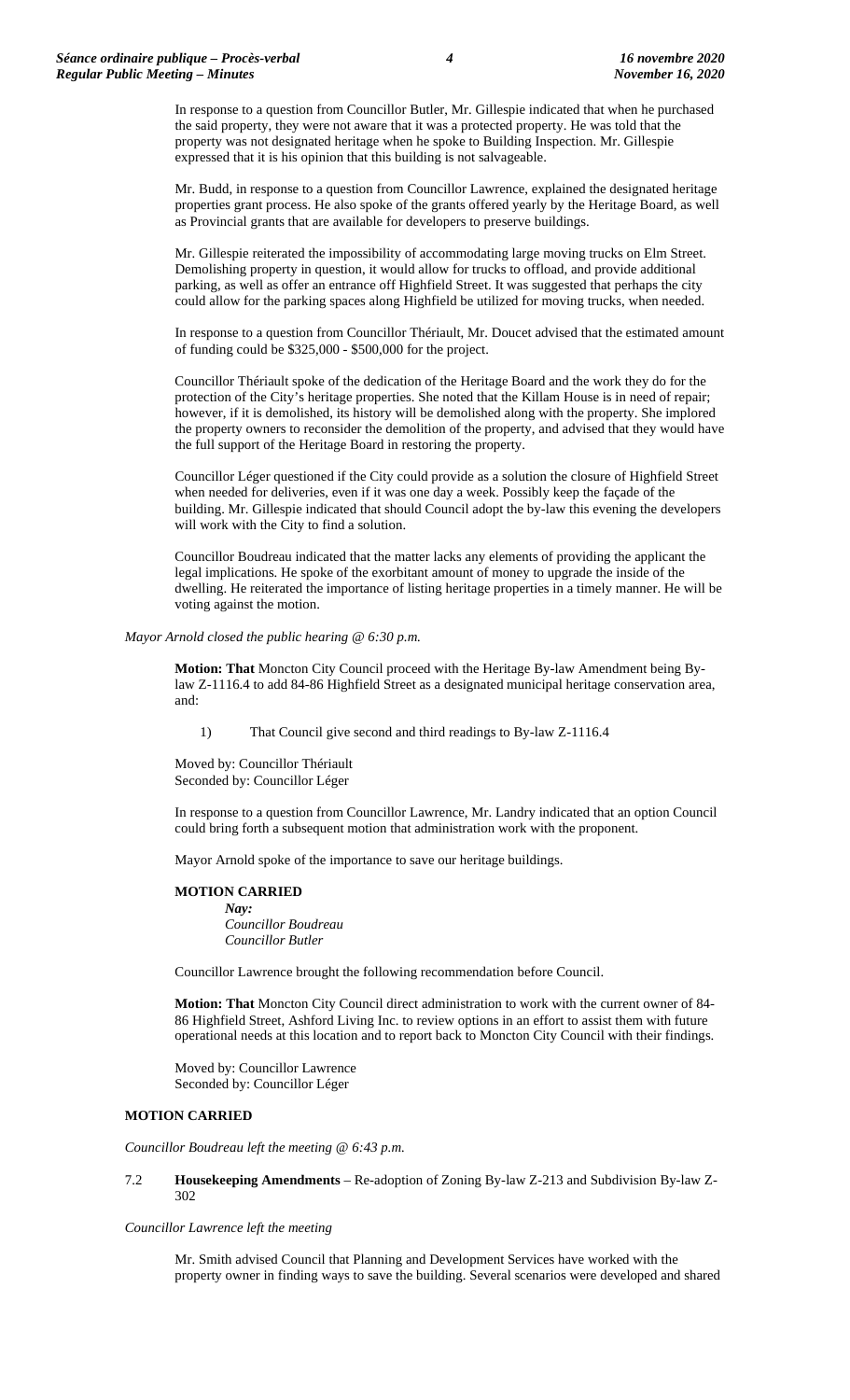with the owner. These include various potential uses of the building representing different approaches to bring the subject building to meet the National Building Code.

It was noted that the following wording be added to the motion, as it was discovered the afternoon of the meeting that the following wording was missing from the motion under condition #3.

*and By-Law #A-1318.3 Amending the Fees and Charges By-Law*

### **Motion: That**

- (1) Give first reading of proposed Zoning By-law #Z-220, Subdivision By-law #Z-320, and By-Law #A-1318.3 Amending the Fees and Charges By-Law;
- (2) Refer proposed Zoning By-law #Z-220, Subdivision By-law #Z-320, and By-Law #A-
	- 1318.3 Amending the Fees and Charges By-Law to the Planning Advisory Committee for its written views; and
- (3) Set a Public Hearing date for Zoning By-law #220 and By-Law #A-1318.3 Amending the Fees and Charges By-Law to December 21, 2020.

Moved by: Councillor Léger Seconded by: Councillor Edgett

### **MOTION CARRIED**

# **STATEMENTS BY MEMBERS OF COUNCIL**

### **REPORTS AND RECOMMENDATIONS FROM COMMITTEES AND PRIVATE MEETINGS**

9.1 **Recommendation(s)** – Private Session – November 9, 2020

**Motion: That** Moncton City Council authorize Administration to prepare a Purchase and Sale Agreement with the Estate of John Edward Donahue to purchase PID 00799296 located on Renfrew Street, Moncton, New Brunswick; and that the Mayor and City Clerk be authorized to execute all documents necessary to complete the purchase transaction and to affix the Corporate Seal of the City of Moncton thereto.

Moved by: Deputy Mayor Crossman Seconded by: Councillor Thériault

## **MOTION CARRIED**

#### **10.**

**8.**

**9.**

#### **REPORTS FROM ADMINISTRATION**

10.1 **Presentation** – BIA Budget – Anne Poirier-Basque, Executive Director

*Councillor Lawrence returned to the meeting*

Ms. Poirier-Basque provided an overview of the proposed BIA Budget. She noted that the ongoing residential development in the downtown core will be beneficial to the downtown.

The BIA levy will remain again this year at 0.69/\$100.

**Motion: That** Moncton City Council authorize the City Clerk to advertise the proposed Downtown Moncton Centre-ville Inc. 2021 Budget in accordance with the Business Improvement Areas Act.

Moved by: Deputy Mayor Crossman Seconded by: Councillor Léger

#### **MOTION CARRIED**

10.2 **Request for Proposal RFP20-013** – Two (2) Latest Model Custom Single Axle Fire Trucks

**Motion: That** Moncton City Council approve the award of Request for Proposal #RFP20-013 for the purchase of Two (2) Latest Model Custom Single Axle Fire Trucks to the highest-scoring Proponent meeting the Terms and Conditions and Specifications set out in the RFP, being Techno Feu Inc. for the total negotiated purchase price of \$1,849,994.17 (CAD), including H.S.T. @ 15%.

Moved by: Councillor Léger Seconded by: Councillor Butler

In response to a question from Councillor Léger, Chief Landry indicated that the department will be working in future with other municipalities for bulk ordering.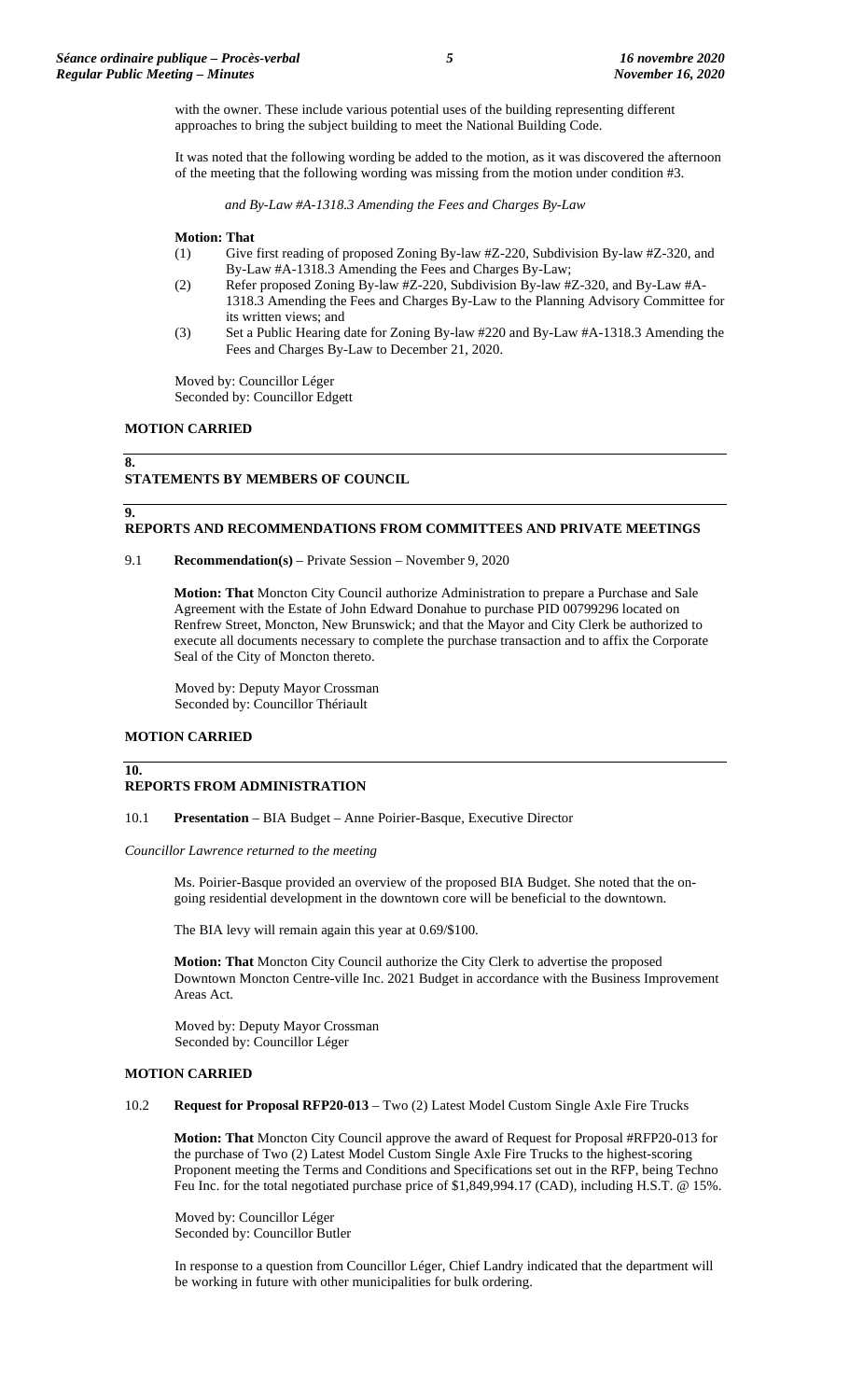## **MOTION CARRIED**

10.3 **Award** of Wireless Voice and Data Services Agreement

**Motion: That** City of Moncton to enter into a three (3) year Enterprise Agreement with Rogers Communications Canada Inc., with options to renew the agreement for up to five (5) additional twelve (12) month periods, for the supply of Wireless Voice and Data Services, in accordance with the Terms, Conditions, and Pricing negotiated between the Province of New Brunswick and Rogers Communications Canada Inc. through the award of Request for Proposal #8029240-19, and that the Mayor and City Clerk be authorized to execute all necessary documents and to affix the corporate seal thereto.

Moved by: Councillor Butler Seconded by: Councillor Edgett

# **MOTION CARRIED**

# **11.**

### **READING OF BY-LAWS**

*The City Clerk announced that the following by-laws will be posted on line a[t www.moncton.ca](http://www.moncton.ca/) in lieu of reading them into the record at future meetings, pursuant to Section 15.3(a) ii (A&B) of the Local Governance Act, or same can be faxed, mailed or e-mailed to interested parties at their request*.

11.1 **A By-Law** Relating to the Subdivision of Lands in the City of Moncton, being By-Law Z-320 – **First Reading** – *Pending approval 7.2*

*First Reading only*

11.2 City of Moncton Zoning By-Law, being By-Law Z-220 – *First Reading* – *Pending approval 7.2*

*First Reading only*

11.3 **A By-Law** in Amendment of By-Law Respecting Fees, Rates and Charges for Services Provided by the City of Moncton, being By-Law Z-1318.2 – *First Reading*

*First Reading only*

11.4 **A By-Law** in Amendment of By-Law Respecting Fees, Rates and Charges for Services Provided by the City Of Moncton, being By-Law Z-1318.3 – *First Reading* 

*First Reading only*

*Pursuant to Section 15.3(a) ii (A&B) of the Local Governance Act the following by-laws were posted on the City of Moncton Internet site for the required time period specified in the Act. The by-laws receive second and third readings by title only.*

11.5 **By-law** in Amendment of a By-law Relating to Heritage Conservation in the City of Moncton, being By-law Z-1116.4 – *Second and Third Readings*– *Pending approval item 7.1*

**Motion:** I would move that 2nd Reading be given to By-Law Z-1116.4

Moved by: Councillor Léger Seconded by: Councillor Butler

#### **MOTION CARRIED**

*The Clerk gave 2nd reading to the By-Law Z-1116.4*

**Motion: That** 3rd reading be given and that By-law Z-1116.4e Ordained and Passed and the Mayor and City Clerk be authorized to sign same and affix the Corporate Seal of the City of Moncton thereto.

Moved by: Councillor Léger Seconded by: Deputy Mayor Crossman

### **MOTION CARRIED**

Nay: *Councillor Butler*

*The Clerk gave 3rd reading to the By-Law Z-1116.4*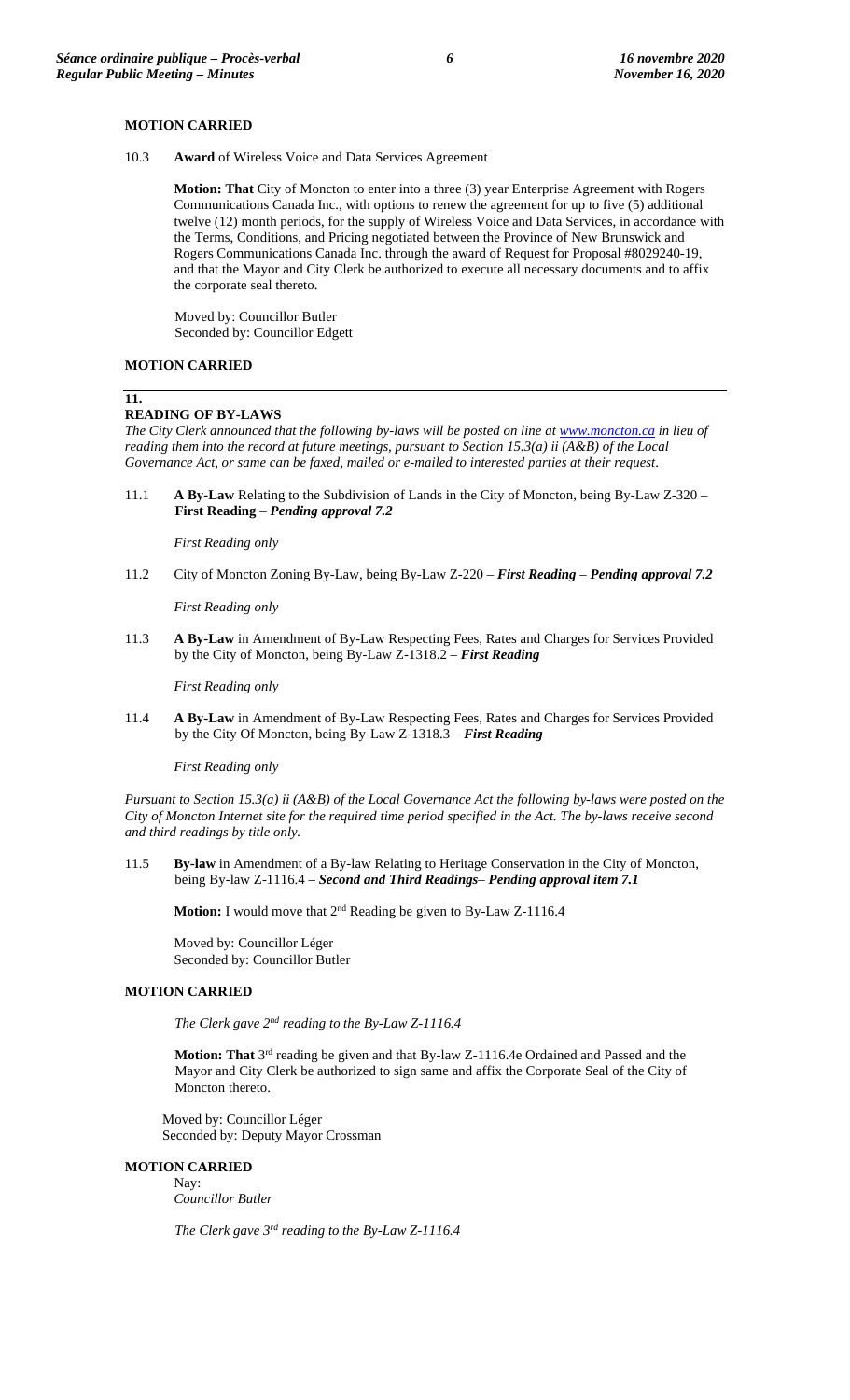# **12.**

**NOTICES MOTIONS AND RESOLUTIONS** Deputy Mayor Crossman left the meeting

12.1 **Withdrawal** from Utility Capital Reserve Fund for 2020 Meter Replacement Program Costs incurred

| <b>WHEREAS</b> | section 117(7) of the Local Governance Act of New Brunswick confers power<br>on City Council to create a Utility Capital Reserve Fund; and      |
|----------------|-------------------------------------------------------------------------------------------------------------------------------------------------|
| <b>WHEREAS</b> | the said Act requires that withdrawals made from the Utility Capital Reserve<br>Fund be authorized by resolution; and                           |
| <b>WHEREAS</b> | the City Council approved Meter Replacement Program by way of adopted<br>decisions of Council with costs to date for 2020 totalling \$1,012,800 |

**THEREFORE BE IT RESOLVED** that the sum of **\$1,012,800** be released from the Utility Capital Reserve Fund covering the costs of the 2020 Meter Replacement Program, this being the procedures dictated by way of Provincial Legislation.

Moved by: Councillor Léger Seconded by: Councillor Lawrence

### **MOTION CARRIED**

12.2 **Withdrawal** from General Capital Reserve Fund for 2020 Deferred Facility Maintenance

| <b>WHEREAS</b> | section 101 of the Local Governance Act of New Brunswick confers power on<br>City Council to create a General Capital Reserve Fund; and               |
|----------------|-------------------------------------------------------------------------------------------------------------------------------------------------------|
| <b>WHEREAS</b> | the said Act requires that withdrawals from the General Capital Reserve Fund<br>be authorized by resolution; and                                      |
| <b>WHEREAS</b> | the City Council approved Deferred Maintenance projects by way of adopted<br>decisions of Council with costs to date for 2020 totalling \$313,699.06. |

**THEREFORE BE IT RESOLVED** that the sum of **\$313,699.06**be released from the General Capital Reserve Fund covering the costs of the Deferred Maintenance projects, this being the procedures dictated by way of Provincial Legislation

Moved by: Councillor Edgett Seconded by: Councillor Léger

### **MOTION CARRIED**

Deputy Mayor Crossman return to the meeting

- 12.3 **Withdrawal** from General Capital Reserve Fund for 2020 Lifecycle Maintenance Costs incurred
	- **WHEREAS** section 101 of the Local Governance Act of New Brunswick confers power on City Council to create a General Capital Reserve Fund; and
	- **WHEREAS** the said Act requires that withdrawals from the General Capital Reserve Fund be authorized by resolution; and
	- **WHEREAS** the City Council approve Lifecycle Maintenance Costs by way of adopted decisions of Council with costs to date for 2020 totalling **\$80,424.10**.

**THEREFORE BE IT RESOLVED** that the sum of **\$80,424.10** be released from the General Capital Reserve Fund covering the costs of the 2020 Lifecycle Maintenance Costs, this being the procedures dictated by way of Provincial Legislation

Moved by: Councillor Léger Seconded by: Councillor Lawrence

### **MOTION CARRIED**

- 12.4 **Withdrawal** from General Capital Reserve Fund for Avenir Centre Major Maintenance and Rehabilitation Payment
	- **WHEREAS** section 101 of the Local Governance Act of New Brunswick confers power on City Council to create a General Capital Reserve Fund; and
	- **WHEREAS** the said Act requires that withdrawals made from the General Capital Reserve Fund be authorized by resolution; and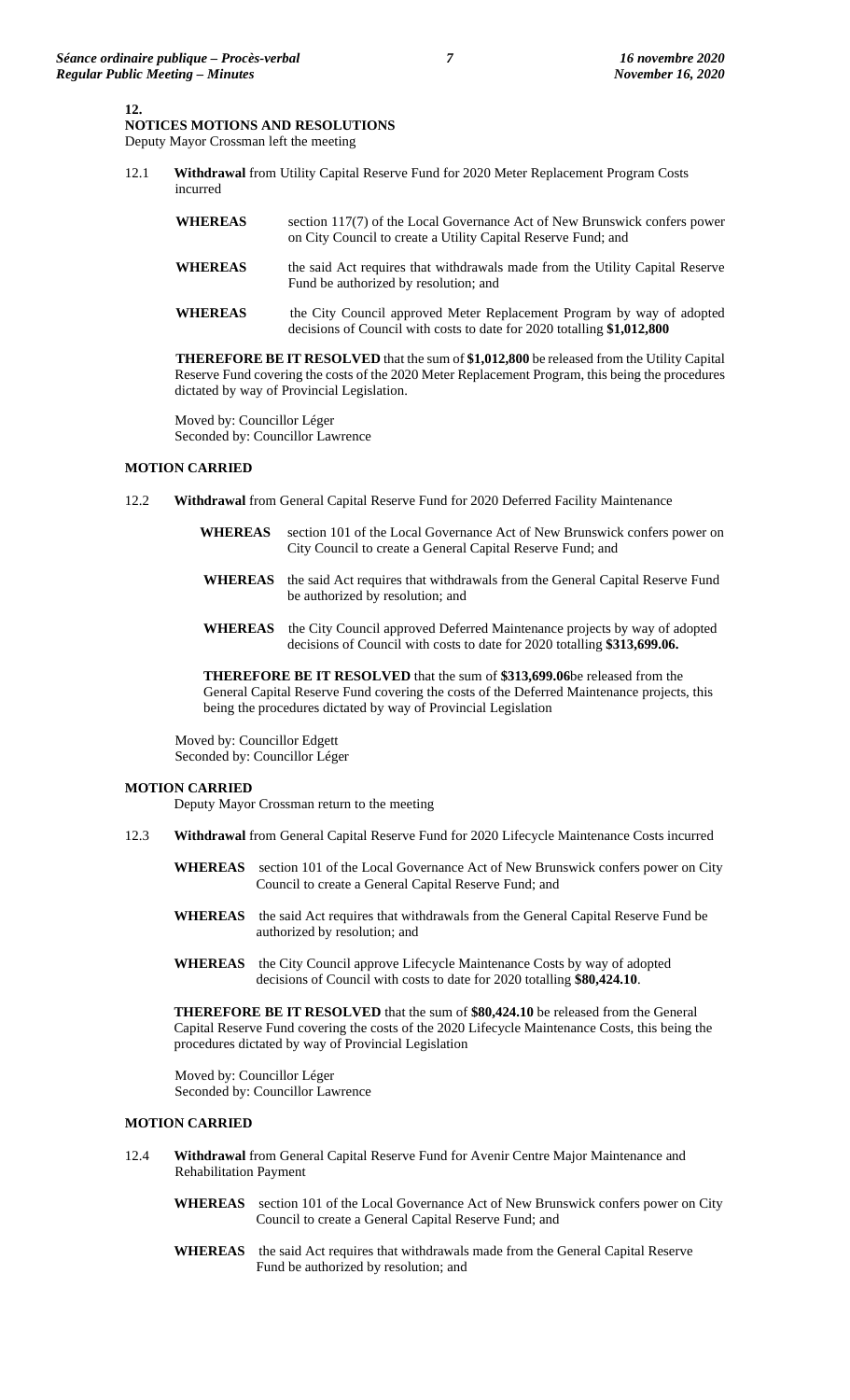**WHEREAS** the City Council approve the Avenir Centre Major Maintenance and Rehabilitation Payment per the operating and maintenance agreement by way of adopted decisions of Council with costs to date totalling **\$109,335.03**.

**THEREFORE BE IT RESOLVED** that the sum of **\$109,335.03** be released from the General Capital Reserve Fund, this being the procedures dictated by way of Provincial Legislation

Moved by: Councillor Butler Seconded by: Councillor Edgett

## **MOTION CARRIED**

12.5 **Deposit** to General Capital Reserve for Fleet Reserve from sale of fleet equipment

| <b>WHEREAS</b> | section 101 of the Local Governance Act of New Brunswick confers power on<br>City Council to create a General Capital Reserve Fund; and                              |
|----------------|----------------------------------------------------------------------------------------------------------------------------------------------------------------------|
| <b>WHEREAS</b> | the said Act requires that deposits made into the General Capital Reserve Fund<br>be authorized by resolution; and                                                   |
| <b>WHEREAS</b> | the City Treasurer recommends the deposit of \$97,264.48, be made to the<br>General Capital Reserve Fund consisting of net proceeds from sale of fleet<br>equipment. |

**THEREFORE BE IT RESOLVED** that authorization be granted for a deposit in the amount of **\$97,264.48,** into the General Capital Reserve Fund.

Moved by: Councillor Léger Seconded by: Councillor Edgett

# **MOTION CARRIED**

12.6 **Withdrawal** from General Operating Reserve for Magnetic Hill Zoo food service area

| <b>WHEREAS</b> | section 101 of the Local Governance Act of New Brunswick confers power on<br>City Council to create a General Operating Reserve Fund; and      |
|----------------|------------------------------------------------------------------------------------------------------------------------------------------------|
| <b>WHEREAS</b> | the said Act requires that withdrawals made from the General Operating<br>Reserve Fund be authorized by resolution; and                        |
| <b>WHEREAS</b> | the City Treasurer recommends that a withdrawal of \$40,000, be made from the<br>General Operating Reserve Fund to the General Operating Fund. |

**THEREFORE BE IT RESOLVED** that authorization be granted for a withdrawal in the amount of **\$40,000,** from the General Operating Reserve Fund,

Moved by: Councillor Edgett Seconded by: Councillor Léger

### **MOTION CARRIED**

- 12.7 **Deposit** to General Operating Reserve for proceeds of grants from NB Power
	- **WHEREAS** section 101 of the Local Governance Act of New Brunswick confers power on City Council to create a General Operating Reserve Fund; and
	- WHEREAS the said Act requires that deposits made into the General Operating Reserve Fund be authorized by resolution; and
	- **WHEREAS** the City Treasurer recommends the deposit of **\$30,114**, be made to the General Operating Reserve Fund consisting of energy incentive grants from NB Power

**THEREFORE BE IT RESOLVED** that authorization be granted for a deposit in the amount of **\$30,114,** into the General Operating Reserve Fund.

Moved by: Councillor Edgett Seconded by: Councillor Lawrence

# **MOTION CARRIED**

- 12.8 **Withdrawal** from General Capital Reserve Fund for 2020 City Fleet Replacement
	- **WHEREAS** section 101 of the Local Governance Act of New Brunswick confers power on City Council to create a General Capital Reserve Fund; and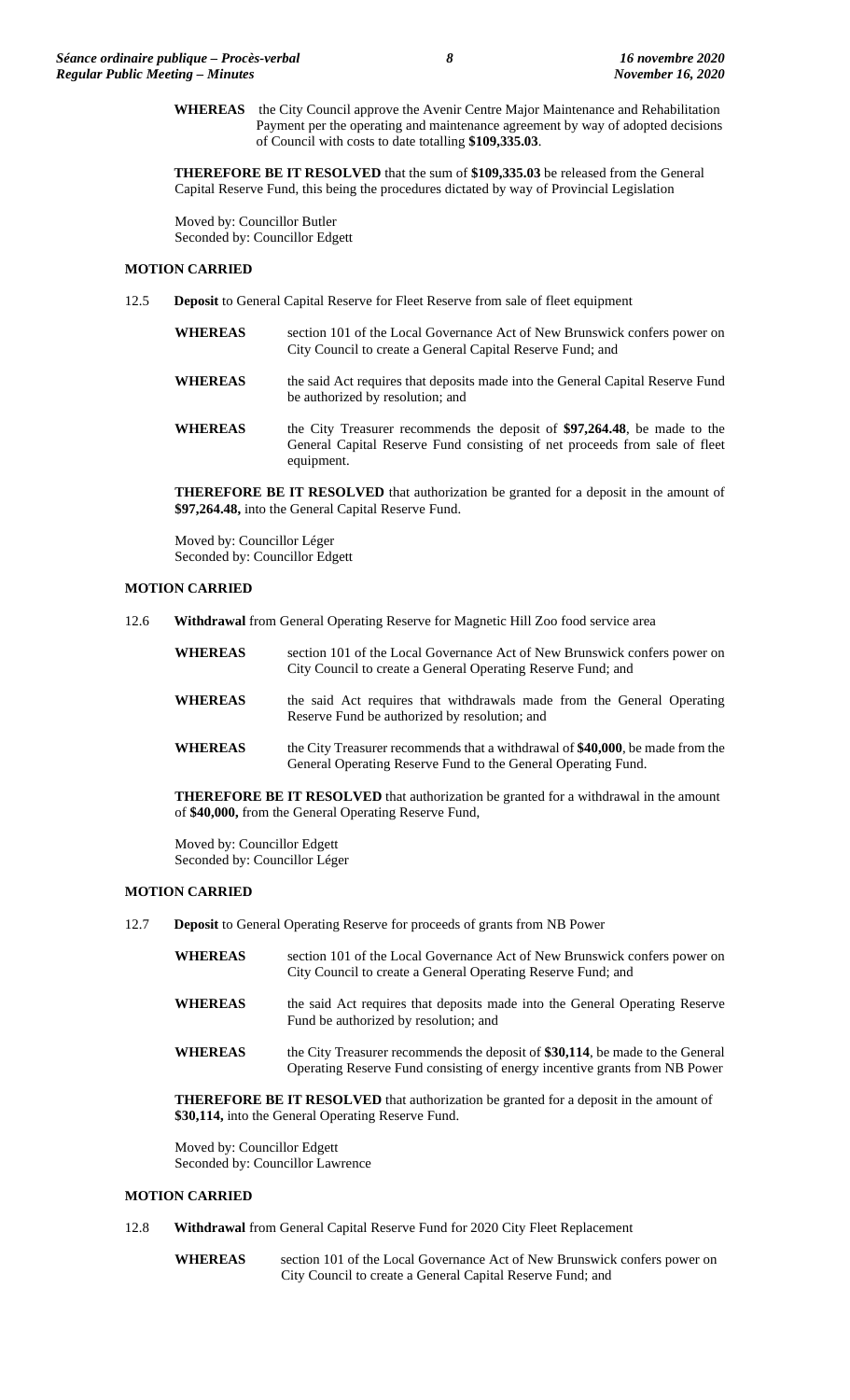- WHEREAS the said Act requires that withdrawals made from the General Capital Reserve Fund be authorized by resolution; and
- WHEREAS the City Council approve City Fleet Purchases by way of adopted decisions of Council with costs to date totalling **\$ 2,714,576.25**.

**THEREFORE BE IT RESOLVED** that the sum of **\$ 2,714,576.25** be released from the General Capital Reserve Fund covering the costs of the 2020 City Fleet Purchase Costs, this being the procedures dictated by way of Provincial Legislation

Moved by: Councillor Thériault Seconded by: Councillor Butler

# **MOTION CARRIED**

12.9 **Deposit** to General Operating Reserve Fund for various operational items being deferred (urban Growth Strategy Study, Procure to pay, naming rights, photobooth)

| <b>WHEREAS</b> | section 101 of the Local Governance Act of New Brunswick confers power on<br>City Council to create a General Operating Reserve Fund; and |
|----------------|-------------------------------------------------------------------------------------------------------------------------------------------|
| <b>WHEREAS</b> | the said Act requires that deposits made from the General Operating Reserve<br>Fund be authorized by resolution; and                      |
| <b>WHEREAS</b> | the City Treasurer recommends a deposit of \$275,000 be made to the General<br>Operating Reserve Fund from the General Operating Fund.    |

**THEREFORE BE IT RESOLVED** that authorization be granted for a deposit in the amount of **\$275,000**, from the General Operating Fund.

Moved by: Councillor Léger Seconded by: Councillor Edgett

### **MOTION CARRIED**

- 12.10 **Notice of Motion**  Province School Sites Councillor Léger
	- WHEREAS the Province has the primary responsibility for school facilities planning, site location, and management.
	- **WHEREAS** the City of Moncton has 22 public schools located in various neighbourhoods throughout the City
	- WHEREAS the City has committed to work collaboratively with the Province in the area of school planning, as per policy ED-6 of the City's Municipal Plan.
	- WHEREAS the City promotes community interaction and engagement by encouraging schools to be integrated as important community focal points in neighbourhoods, as per policy ED-9 of the City's Municipal Plan.
	- WHEREAS the City supports the minimization of school planning costs and encourages more compact 'smart growth' built forms and cities, as per policy ED-10 of the City's Municipal Plan.
	- WHEREAS the provincial Planning Guidelines for Educational Facilities outline minimum school site areas as a "rule of thumb", and indicate that these areas may be reduced in urban areas.

**THEREFORE** be it resolved that: the City of Moncton correspond with the Province of New Brunswick, urging them to:

- 1) Engage the City in the school site exploration process, before a decision has been rendered on the location of a new school;
- 2) Conduct a review of the minimum school site area guidelines included in the Planning Guidelines for Educational Facilities, taking into consideration the minimum site areas outlined in other provincial jurisdictions; and
- 3) Continue to work with the City and local school districts in finalizing and implementing a new district School Site Recommendation Policy and Procedure framework (as included in the City of Moncton 2020 Strategic Plan), allowing for a more integrated, collaborative, and transparent school planning process.

Moved by: Seconded by: